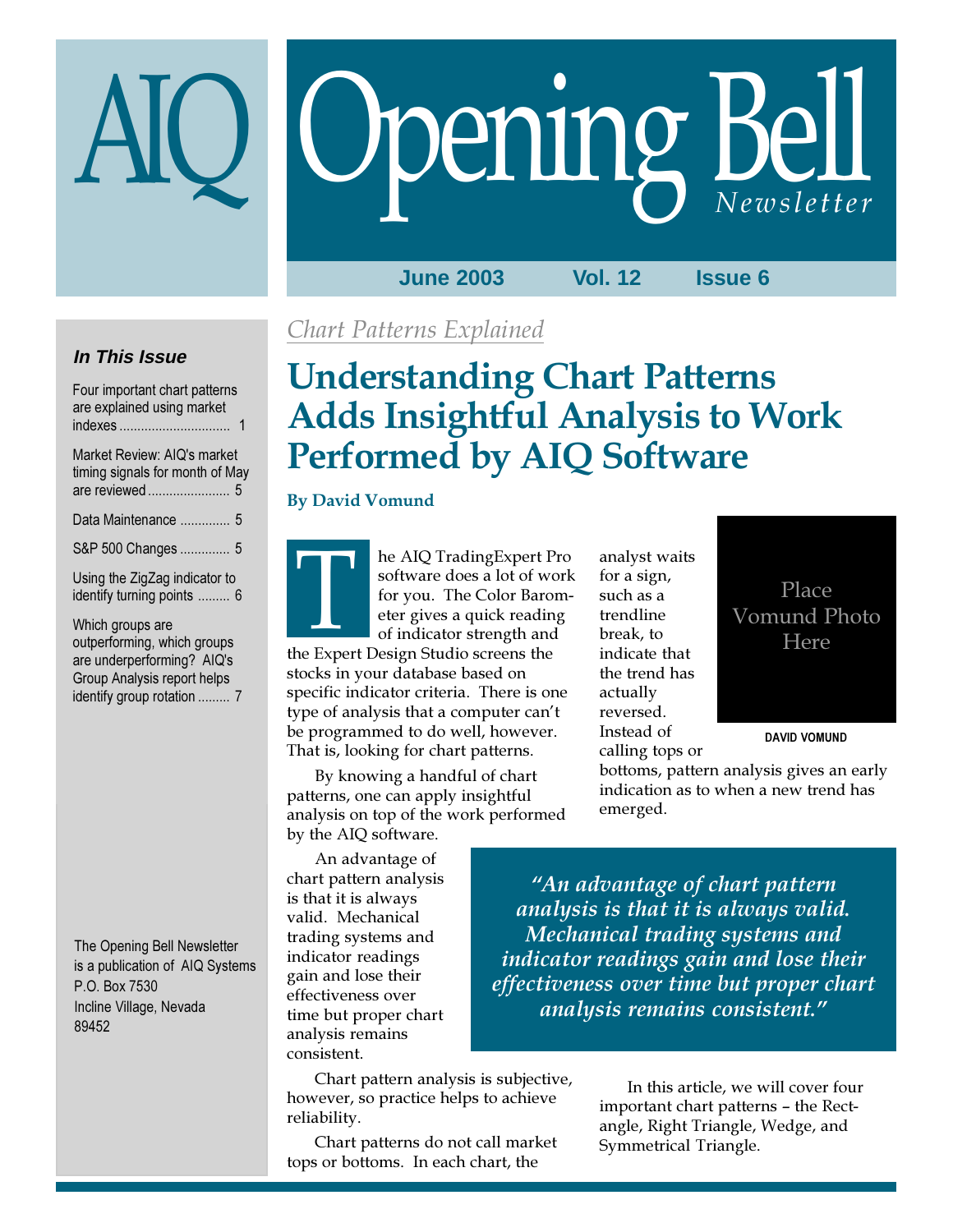#### AIQ Opening Bell June 2003

#### Rectangle Pattern

when a security fluctuates back and A Rectangle pattern is formed forth in a narrow range. One horizontal line is drawn connecting the highs and another horizontal line is drawn connecting the lows. The upper trendline represents resistance and the lower trendline represents support.

The more times a trendline is touched and a reversal occurs, the more powerful its support or resistance becomes. When a Rectangle pattern is forming, the security is often said to be consolidating, or in a trading range.

The direction of the breakout from this pattern cannot be predicted. On the bet that the pattern will continue intact, short-term traders can enter long positions when the security is near its lower support line and enter short posi-

"A Rectangle pattern is formed when a security fluctuates back and forth in a narrow range… The more times one of the trendlines is touched, the more powerful its support or resistance becomes."

tions when the security is near its upper resistance line. Stops are placed just outside the pattern.

Most traders, however, wait for the eventual breakout from the pattern. Typically, the longer the security remains in the pattern, the bigger the move after the breakout. Ideally, the breakout comes with heavy volume.

**Figure 1** shows a weekly chart of the S&P 500 during the recent bear market. From its high to its low, the S&P 500 fell in a series of lower highs. That is, each rally stalled at a lower level than the previous rally.

Beginning in the summer 2002,

S&P 500 is still within this trading range. It is likely that the eventual break, whether up or down, will mark the start of the next trend.

#### Right Triangle Pattern

forming late in 2002 is drawn on chart.

**ES AIO Charts** 

the market stopped falling and a

The Right Triangle is a pattern

that exhibits a series of narrower price fluctuations. On one side of the fluctuation, the boundary of price action is horizontal. The boundary on the other side slopes toward the



Ascending Triangle is a Right Triangle with a horizontal top and an ascending bottom. A Descending Triangle is the reverse.

In most cases, it is the horizontal trendline that is broken in this pattern. Therefore, caution should be exercised when a Descending Triangle is developing. Likewise, be ready to buy long when an Ascending Triangle is developing.

If the security breaks the sloping trendline instead of the horizontal trendline, then the resulting move has less significance. If the downward sloping trendline on a Descending Triangle is broken, the stock may only rally to its previous reaction high.

"Caution should be exercised when a Descending Triangle is developing. Likewise, be ready to buy long when an Ascending Triangle is developing."

opposite (horizontal) boundary. An



**Figure 1.** Weekly chart of S&P 500 during 2000-2003 bear market. Rectangle pattern that began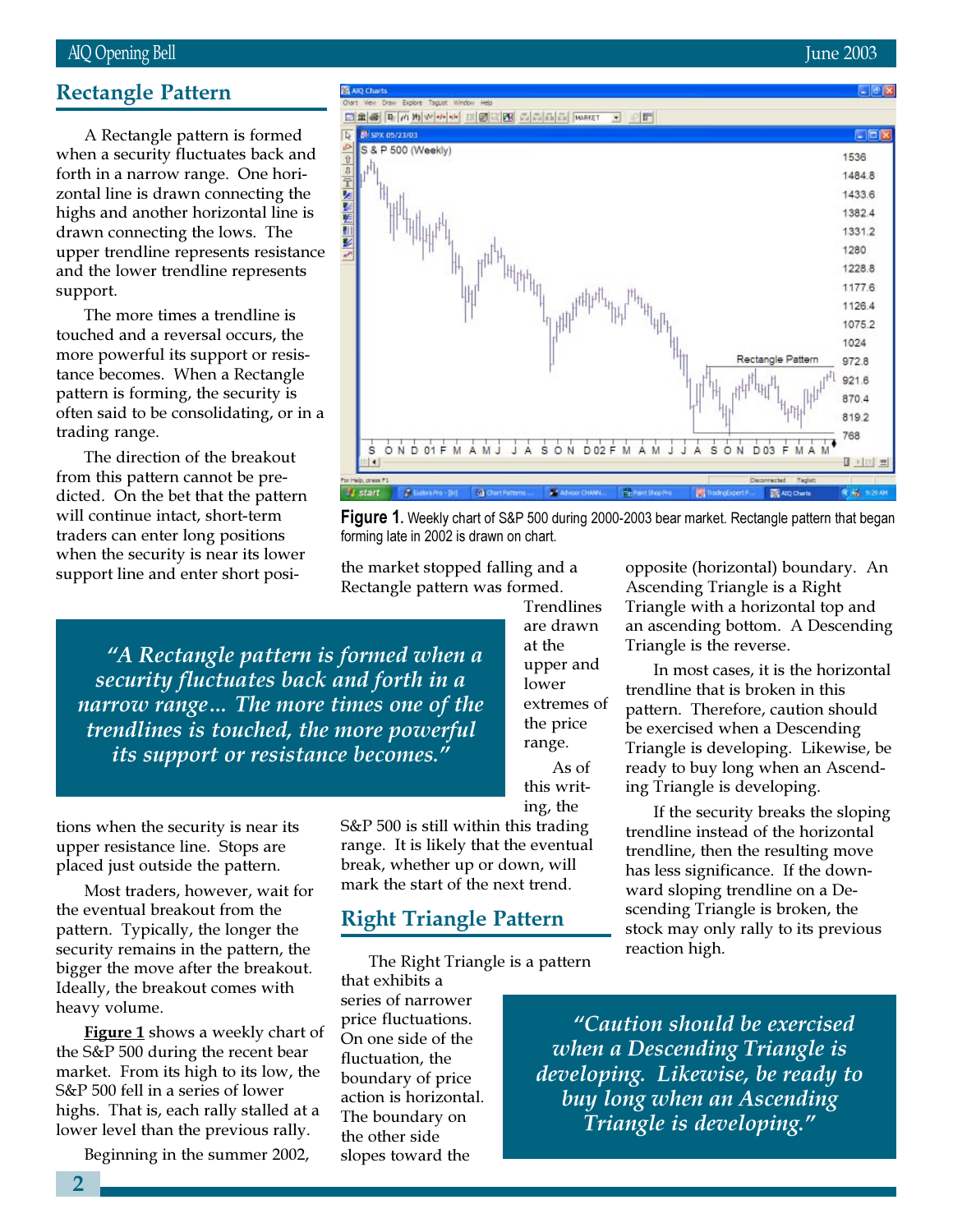### June 2003 AIQ Opening Bell

**Figure 2** shows a daily chart of the Dow and its recent Ascending Triangle pattern. Notice the four occasions where the high point on the Dow touched the upper trendline but failed to break through it. Each sell-off, however, was less than the previous sell-off. Since this is an Ascending Triangle, this suggests the eventual break will be to the upside. In fact, that's what happened.

Unfortunately there are false breakouts where a breakout occurs but the security reverses direction and heads lower. When this happens, the upward sloping trendline can work as a good stop loss. If the security crosses this trendline, positions can be closed.

#### Wedge Pattern

A Wedge is a pattern bounded by trendlines that are not parallel and that both slope in the direction of the overall trend. The range of the price fluctuation narrows as price approaches the point where the trendlines intersect. Wedges are typically formed after a strong



**Figure 2.** Daily chart of DJIA displays first four months of 2003. Right Triangle pattern that preceded upside breakout is shown. Arrows indicate where advances met resistance.

"For a stock in an uptrend, the break below the Wedge means the security should begin a sideways consolidation or move lower. The opposite is true for a downtrending stock."





upward or downward move.

For a stock in an uptrend, a break below the Wedge means the security should begin a sideways consolidation or move lower. The opposite is true for a downtrending stock. Ideally, volume dries up when the security is in the Wedge and then the breakout occurs on heavy volume.

Figure 3 shows the S&P 500 with a recent Wedge pattern. Since this is an upward sloping Wedge, the pattern is fulfilled when the lower support trendline is broken. That happened on May 19.

## Symmetrical Triangle Pattern

Whereas the Right Triangle has one horizontal trendline and one sloping trendline, the Symmetrical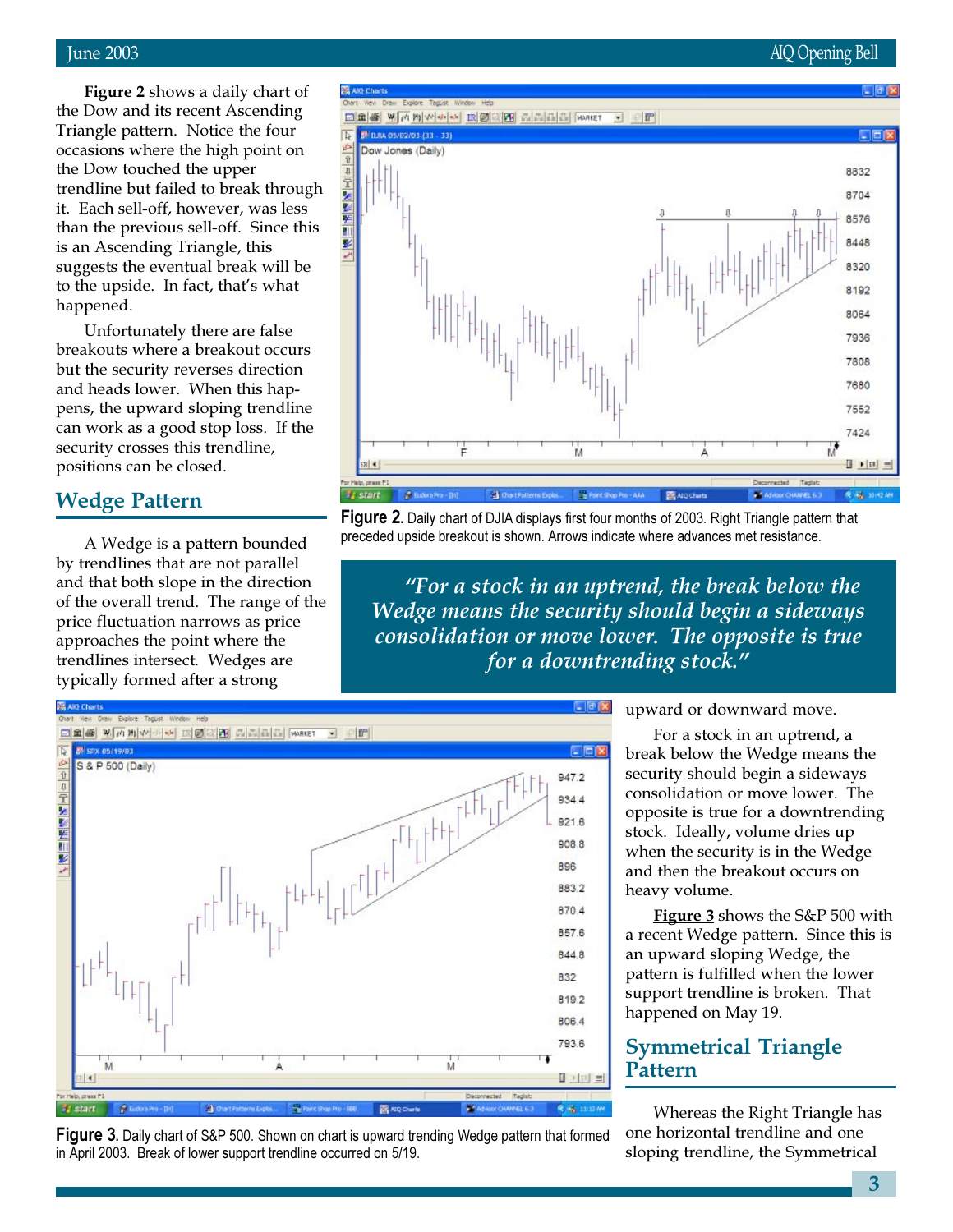#### AIQ Opening Bell June 2003

directions, the trendlines intersect Triangle pattern has two sloping trendlines that form two sides of the triangle. Since they slope in opposite somewhere around the middle of the existing price range. That is, the price fluctuates up and down but each move is smaller than its predecessor.

The descending tops in the price movement are defined by a downward sloping boundary line (resistance line) and the low points in the fluctuation are defined by an upward sloping line (support line). The upper and lower lines need not be of equal length.

Figure 4 shows a real-time chart of the S&P 500 on May 19, the day the index broke below the Wedge pattern shown in Figure 3. The first trendline shows support at about 926.5. In the 11 o'clock hour, that



Figure 4. Real-time chart of S&P 500 for 5/19/03. A trendline break and a break below a Symmetrical Triangle are shown. This is day shown in Fig. 3 when index broke below trendline.

"The Symmetrical Triangle pattern has two sloping trendlines that converge to each other. That is, a stock fluctuates up and down but each move is smaller than its predecessor."





support became resistance once the market fell below 926.5.

The Symmetrical Triangle began to form around 12:30. Each rally was less than the previous rally and each decline was less than the previous decline. The S&P 500 eventually fell below its support. The pattern turned bearish and the market continued to fall.

#### Summary

We've shown several important chart patterns covering recent market activity. Our examples use weekly, daily, and real-time charts.

The length of the chart is significant. A completed pattern on a weekly chart implies a long-term move while a pattern on a real-time chart may forecast a move that will last only part of that trading day.

Using our examples, the S&P 500 is in a long-term Rectangle pattern (Figure 1) so its trend is sideways. As it approached the upper half of the trading range, a Wedge pattern formed (Figure 3).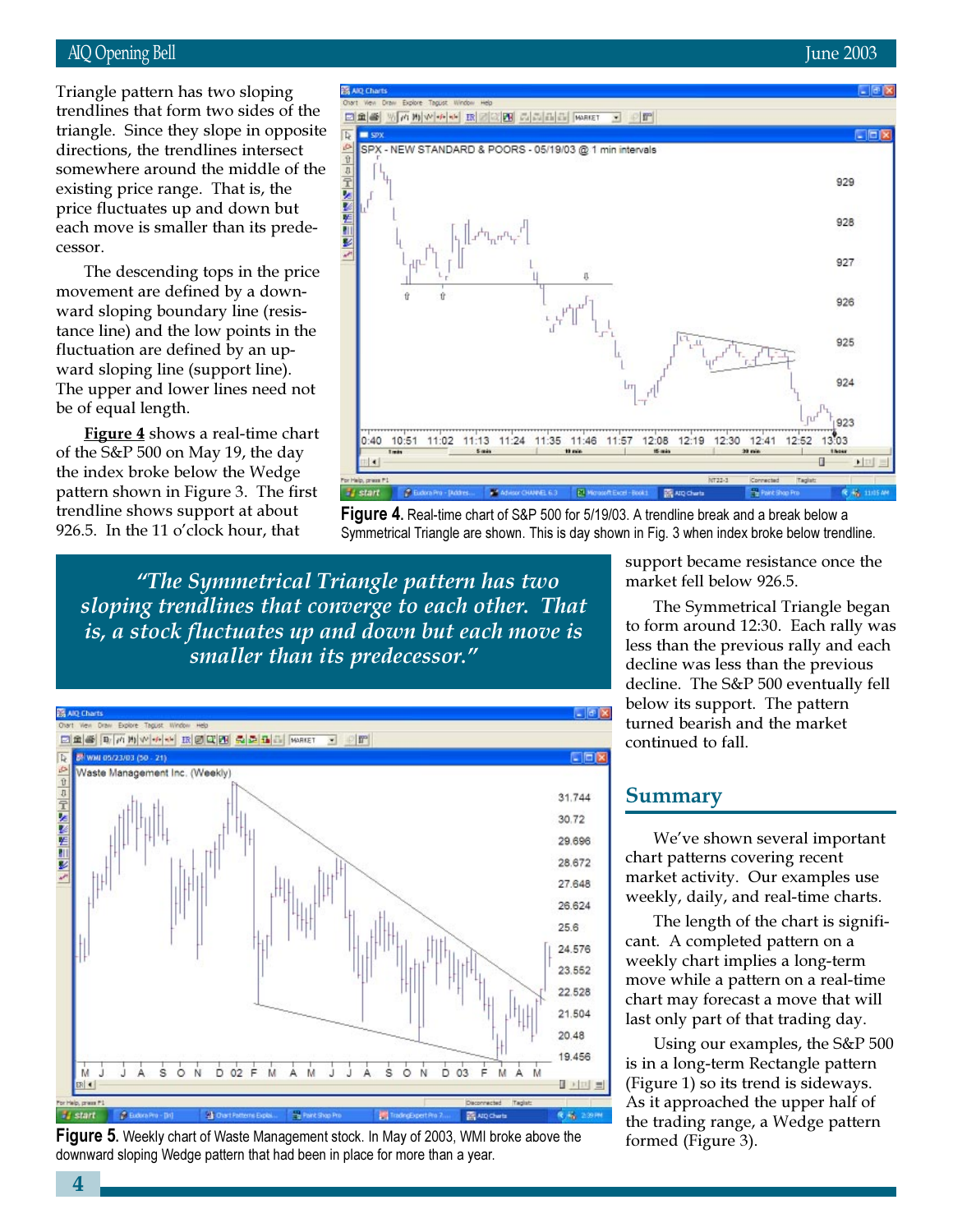The Wedge was broken to the downside on May 19. Within this day, a bearish Symmetrical Triangle signaled a market sell-off that lasted several minutes.

All of our examples use market indexes. The same patterns work for stocks as well as other traded securities. While the S&P 500 fell below an upward sloping Wedge pattern (Figure 3), one of its components, Waste Management, broke above a downward sloping Wedge pattern (Figure 5).

If you draw trendlines on end-ofday charts, you can run the Trendline Breakout report (found under TradingExpert Pro's Summary Reports) to get a list of stocks with broken trendlines. You can also be alerted when a trendline is broken on a real-time chart.

For more on chart pattern analysis, read Technical Analysis of Stock Trends by Robert Edwards and John Magee.

David Vomund publishes VIS Alert, a weekly investment newsletter. For free trial issues, call 775-831-1544 or go to www.visalert.com.

## AIQ Opening Bell Newsletter

David Vomund, Publisher G.R. Barbor, Editor P.O. Box 7530 Incline Village, NV 89452

AIQ Opening Bell does not intend to make trading recommendations, nor do we publish, keep or claim any track records. It is designed as a serious tool to aid investors in their trading decisions through the use of AIQ software and an increased familiarity with technical indicators and trading strategies. AIQ reserves the right to use or edit submissions.

While the information in this newsletter is believed to be reliable, accuracy cannot be guaranteed. Past performance does not guarantee future results.

For subscription information, phone 1-800-332-2999 or 1-775-831-2999.

© 1992-2003, AIQ Systems

## Market Review

he market continued its advance during the month of May. Through May 28, the S&P 500 rose 3.96%. re market continued its<br>advance during the<br>month of May.<br>Through May 28, the<br>S&P 500 rose 3.96%.<br>While much of the focus was on the

Nasdaq Composite's impressive 6.76% advance, the real leadership was in the Russell 2000 which jumped 7.97% in May. The smallcap stocks are quietly performing very well. This is also an indication that the advance is broad-based.

The significant event of the month was the lowering of dividend and capital gains tax rates. This makes equities a more attractive investment. As a result, dividend yielding stocks posted solid gains. The typically quiet Utilities sector was the best performer in May jumping

12%. Telecommunication Services was the next best performer gaining 10%. The worst sector was Transportation which had fractional losses.

As of this writing (May 28), the S&P 500 is within a few points from its 965 resistance level. A close above this level would mark the first time since the start of the bull market that the S&P 500 rose above a previous swing high. A lot of bears are using this as a stop-loss level.

#### **S&P 500 Changes**

**Changes to the S&P 500 Index and Industry Groups:**

No S&P 500 changes this month.

#### STOCK DATA MAINTENANCE

#### The following table shows stock splits and other changes:

| <b>Stock</b>           | Ticker      | Split | Approx. Date |
|------------------------|-------------|-------|--------------|
| FTI Consulting         | <b>FNC</b>  | 3:2   | 06/05/03     |
| Ecolab Inc.            | ECL         | 2:1   | 06/09/03     |
| Dean Foods             | DF          | 3:2   | 06/10/03     |
| Phoenix Footwear       | <b>PXG</b>  | 2:1   | 06/13/03     |
| Gateway Financial      | <b>GBTS</b> | $5\%$ | 06/13/03     |
| Old Dominion Frght     | ODFL        | 3:2   | 06/17/03     |
| Int'l Bancshares       | IBOC        | 5:4   | 06/17/03     |
| Norwood Fin'l          | NWFL        | 3:2   | 06/17/03     |
| Jeffersonville Bancorp | <b>JFBC</b> | 3:1   | 06/18/03     |
| SLM Corp.              | <b>SLM</b>  | 3:1   | 06/23/03     |
| Dearborn Bncp.         | DEAR        | 5%    | 06/23/03     |
| <b>CB</b> Bancshares   | CBBI        | 10%   | 06/30/03     |

Trading Suspended:

Bradley Pharm. (BDY), India Growth Fund (IGF), Next Level Commun. (NXTV), Ocean Energy (OEI), Wallace Computer Svs. (WCS), Zernex Corp. (ZMX)

#### Name Changes:

Banknorth Group (BKNG) to Banknorth Group (BNK) Broadwing Inc. (BRW) to Cincinnati Bell (CBB) Chemed Corp. (CHE) to Roto-Rooter Inc. (RRR) El Paso Energy Partners (EPN) to Gulf Terra Energy Partners (GTM) Infogrames Inc. (IFGM) to Atari Inc. (ATAR) Moore Corp (MCL) to Moore Wallace (MWI) Pittston Co. (PZB) to Brinks Co. (BCO) Trans Canada Pipelines Ltd. (TRP) to Trans Canada Corp (TRP)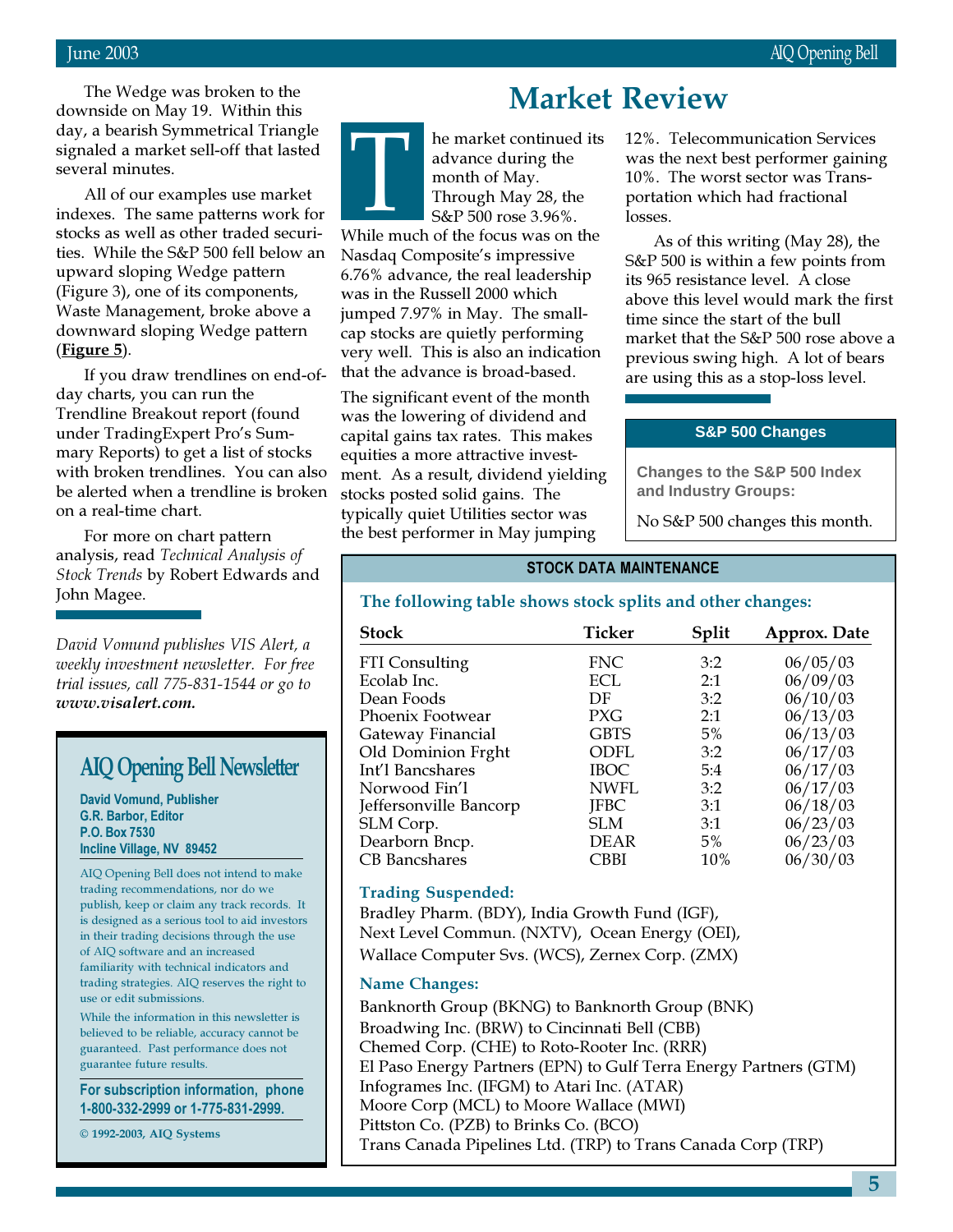#### AIQ Opening Bell June 2003

## A Tool for Stock Market Analysis

## ZigZag Indicator Identifies Actual Turning Points In Price Action -- Eliminates 'Random Noise'



t first glance, the ZigZag indicator appears to be an almost perfect predictor of market and EigZag indicator<br>appears to be an<br>almost perfect predit<br>tor of market and<br>stock movements. Figure 1 shows

the ZigZag indicator plotted on the S&P 500 index. Every major turning point is called perfectly. In this case, what appears to be too good to be true, is.

The ZigZag was never intended to be a market indicator. It is, however, a very good tool for stock market analysis. It was called Filtered Waves by the developer, Arthur A. Merrill, in his book, Filtered Waves – Basic Theory. In fact, the subtitle of the book is "A Tool for Stock Market Analysis."

This indicator is included in TradingExpert Pro because of its value as a research tool. It is our way of identifying turning points in price action.

A valid turning point is a peak in prices that is greater than some percentage of the previous trough.

"If the ZigZag identifies peaks and troughs long after they occur, what good is it?…In order to understand the behavior of prices, of volume, and of the indicators, we must study the behavior at the turning points. ZigZag identifies those turning points for us."

A trough then is a lower turning point that is less than the same percentage of the previous peak. The duration of a filtered wave is measured from the trough to the

ZigZag of the S&P 500 is derived by using a 5% filter, which is the filter value recommended by Merrill. That is, the ZigZag permanently reverses directions only after the S&P 500 reverses its direction and

moves at least 5% away from its previous peak or trough.

The reason the ZigZag appears to be a good indicator is that it is self-correcting. Let's look just at the peaks. This explanation can be reversed and applied to the troughs as well.

A possible turning point occurs when prices move up and then down over three days, forming a peak. If the percentage of the peak price over the prior trough is greater than the filter, then it is a potential turning point. It becomes one only when it is followed by a potential trough.

potential peak, the first one is forgotten and the wait continues for the next potential trough. It is similar to saying that prices reached all-time highs today only to be followed by a similar statement a few days later. A peak is not a valid turning point until the next trough is established. In other words, you don't know that a peak turning point occurred until after the next drop.



peak and back down to the following trough.

The percentage used in the determination of the turning points is called the filter. In Figure 1, the

6

If it is followed by another

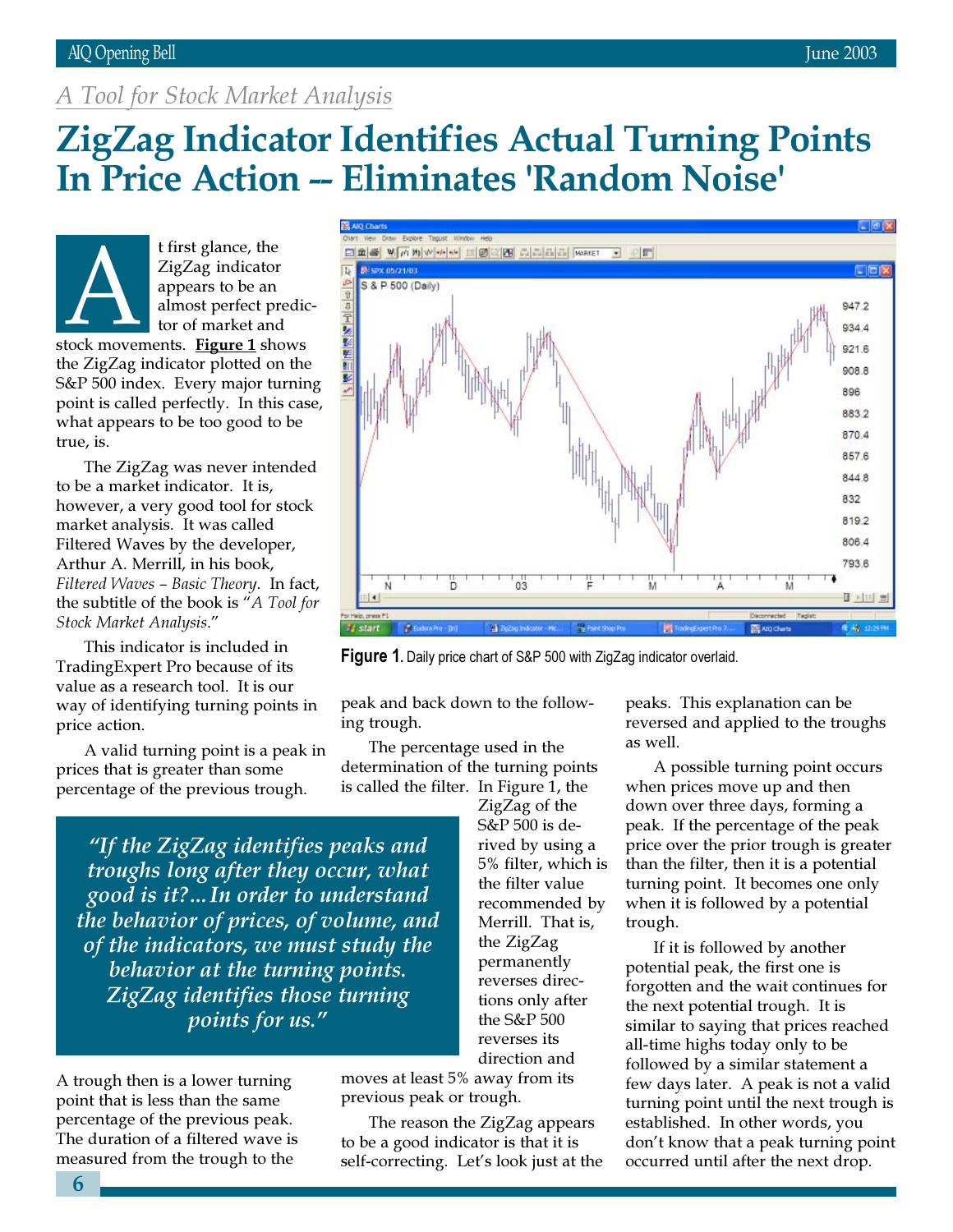at go<br>Pimpi<br>Pining<br>Py occ<br>der to<br>ces, c If the ZigZag identifies peaks and troughs long after they occur, what good is it? Research is the way we improve our ability to call the turning points in price action when they occur — not afterward. In order to understand the behavior of prices, of volume, and of the indicators, we must study the behavior at the turning points. ZigZag identifies those turning points for us.

Merrill points out in his book that Filtered Waves can be used in interpreting market action under all sorts of analysis techniques. As we backtest, all we want is the turning points. From there, we can analyze the specific behavior of prices and volume at the turning points without the random noise that occurs at other places on the chart.

Notice in Figure 1 that the market rallied in mid-February but the ZigZag indicator never changed its direction. That means the rally failed to meet our 5% criteria so it was just random noise. If you are developing a trading system that allows you to capture moves of 5% or more, you don't want a long entry from the February low. The ZigZag indicator makes that clear.

The importance of a wave or a turning point is measured by the filter required to eliminate it. Therefore, we have the ability to control the size of the moves that are identified by changing the filter.

For example, developing a very short-term model to trade S&P 500 futures might require a filter of only, say, 2%. All the waves large and small would be included in the ZigZag chart. A great many turning points would occur and the action would be fast. A longer-term model might require a filter of 10%, so that only the really important turning points are evaluated.

In TradingExpert Pro, the ZigZag filter can be changed by double-clicking on the indicator.

## AIQ's Group Analysis Report

# Identifying Group Rotation

#### By David Vomund

o matter what style of stock analysis you perform, identifying group rotation is critical. For top-down o matter what style of stock analysis you<br>perform, identifying<br>group rotation is<br>critical. For top-dow<br>traders, group analysis is extremely important because you are limiting the stocks you buy to those that are in attractive industry groups. Group analysis is important for bottom-up traders as well. Buying a stock in a bad group, even if its indicators are attractive, will usually result in a losing trade.

One of TradingExpert Pro's advantages is its industry group analysis tools. The Standard & Poor's and AIQALL industry structures are provided with the system but you have the ability to create your own industry groups as well.

For this article, we will show how the Group Analysis report helps identify group rotation. The industry group structure that we'll use is one we created based on the largest holdings of the Rydex sector funds. Therefore, if we find an attractive group, we can either buy the attractive stocks within the group or we can buy the Rydex sector fund that the group represents.

There are several reports in TradingExpert Pro that help identify which groups are outperforming and which are underperforming. The Group Price Change report sorts the groups based on their percentage change movement. The user can specify the time period for this report. The Market Log shows a bullish/bearish barometer for each group. The report we'll focus on is the Group Analysis report.

The Group Analysis report sorts the groups based on their Trend Score readings. Trend Score, which is derived from an AIQ expert



Figure 1. Daily chart of Rxdex Energy group. Arrows show dates of Group Analysis reports.